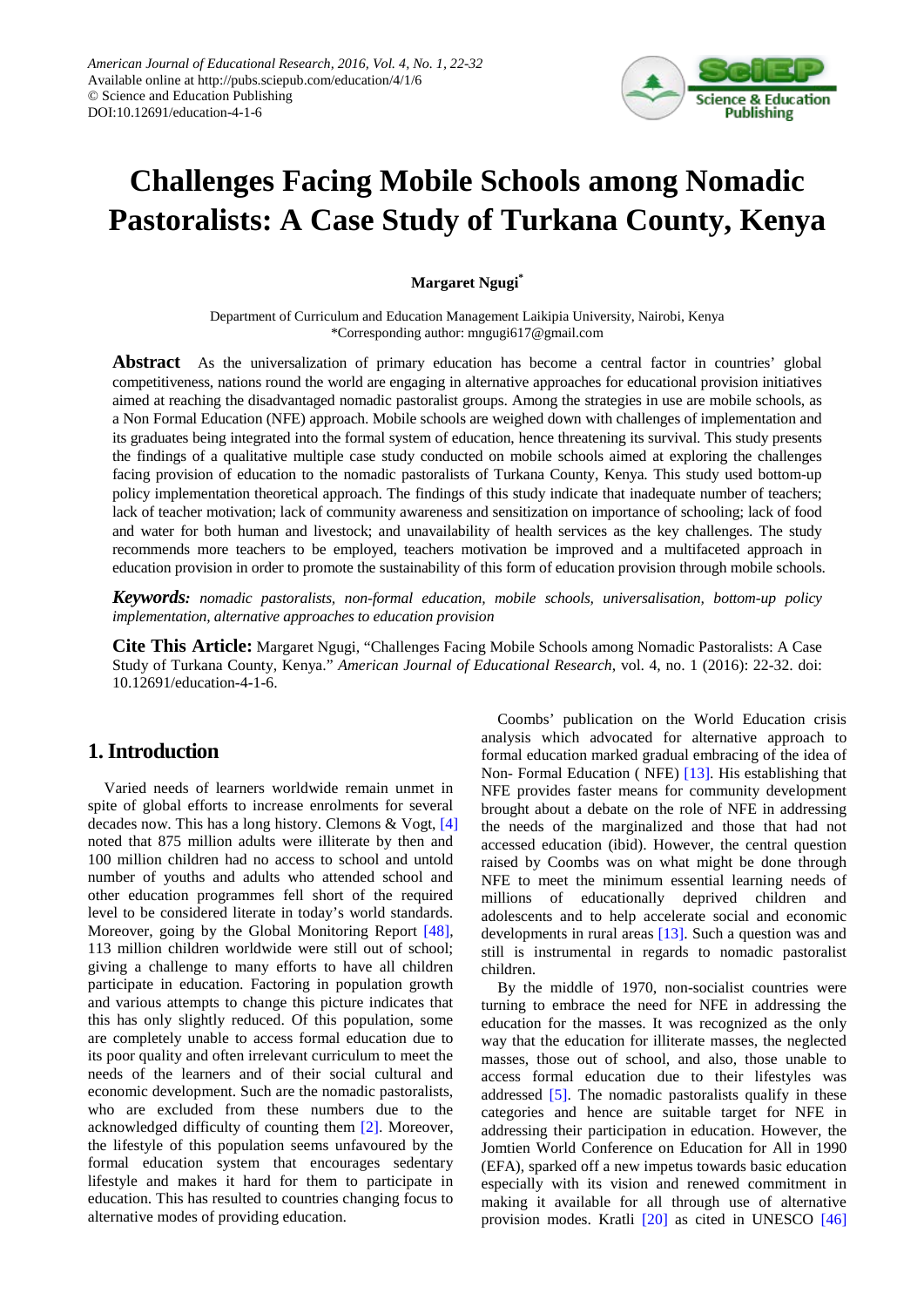asserts that, formal schooling has become a challenge; hence, millions of nomadic children remain outside the education system. The only way to reach them is through non formal education. However, little research has been done in mobile schooling as a non-formal type of education, leading to the concern on their actual participation in education.

Reaching the nomads with formal education has been a major challenge as indicated by Kratli [\[21\],](#page-10-4) Sifuna [\[42\],](#page-10-5) and Nkinyangi [\[34\].](#page-10-6) Attempts to hook them into school with interventions such as free education, school feeding programmes, introduction of boarding schools, provision of uniforms, equipping and provision of books and stationery to pupils have remained futile. Retaining them in schools is problematic and dropping out appears to be the norm. Those who did not drop out were pushed out by early marriages and migration among other factors. Consequently, enrolment of pastoralists' children in schools has been low in comparison to the number of school going children in these areas [\[21\].](#page-10-4) This has therefore led to growing numbers of nomadic pastoralists' children who are out of school. However, little systematic evaluation to explain the reason for this trend has been done. Therefore, this has increased the growing need to have a parallel process of enabling those outside the formal education system to have access to education [\[45\].](#page-10-7) With mobile schooling intervention, the need to establish the level of participation of nomadic pastoralist' children in education was crucial.

While the earth is made up of 40% Arid and Semi-Arid Lands (ASALs) which is occupied by one billion people who depend on it for their livelihoods, in Kenya, the ASALs occupy over 80% of the country and provide home for about 10 million people [\[37\].](#page-10-8) A total of 39 districts fall under ASALs. The habitats of these areas, who are mainly nomadic pastoralists, are among the world's poorest and most marginalized people. They therefore practice a mobile lifestyle in order to balance the water and grazing requirements of their livestock [\[32\].](#page-10-9) Due to this, the level of literacy is also quite low in these regions, since they are unable to attend the formal schooling.

Kenya is a country located in Eastern Africa and forms part of the horn of Africa. Introduction of formal education in Kenya by the Western Missionaries from Britain, took place in the 19th Century. However, education offered at the time was very segregative and on racial ground. Therefore, at its independence in 1963, the government of Kenya devoted itself to improved provision of educational opportunities and creating a qualified specialized human resource base as an impetus for socioeconomic development [\[43\].](#page-10-10)

Consequently, the plight of pastoralists in Kenya was first addressed in the Ominde Commission of 1964. Having been the first post independent education commission of the time, it highlighted the need for the government to address educational regional inequalities especially in the ASAL areas by gearing towards raising the levels of enrolments in these areas. It proposed among other things: - more government grants, building of boarding schools and mobile schools. In what has now become familiar as NFE provision, Kenya has a long tradition of mobile schools. The nomadic pastoralists are people who occupy the ASAL area. They depend on livestock for livelihood and keep moving with the livestock in search for pastures and water for their animals.

The history of mobile schools in Kenya is long. Like many African countries, mobile schools were first tried out in Kenya in the 1970s, in Turkana County, with hardly any formal evaluation [\[22\].](#page-10-11) However, this venture was affected by the introduction of Structural Adjustment Programs (SAPs) in the late 80s which saw the introduction of cost sharing aspect in education. This policy called upon the parents and communities to finance the capital development and the costs of development of primary and secondary schools, leaving the government with mainly the payment of teachers' salaries. Therefore, these regions have suffered marginalization from the colonial times, due to the differences in responses to social economic development [\[43\].](#page-10-10) Moreover, at independence, provision of education in Kenya had been in favour of the agriculturally productive regions. These disparities persisted even after post independence, thereby contributing to increased inequalities in education development [\[15\].](#page-10-12) Consequently, a renewed focus on provision of education to these marginalized communities re-ignited in 1990s, which saw the focus on alternative provisions of education rekindled, in line with efforts of achieving education For All (EFA) goals.

Although mobile school intervention has been experimented in many countries world-wide including Mauritius, Iran, Nigeria and Mongolia, its success has been minimal except for Iran [\[11\].](#page-10-13) Kenya has about ninety mobile schools funded by the World Bank and Arid Lands Resource Management Project (ALRMP) in ASAL areas scattered in ten districts which include: Turkana, Wajir, Marsabit, Tana, Samburu and Ijara among others [\[48\].](#page-10-0) Some of them are however managed by church bodies and the Ministry of education through Free Primary Education policy. This study confirmed the following findings which are in tandem with the Ministry of Education guidelines [\[38\].](#page-10-14) The schools use the non-formal curriculum and use of first language for instruction as a policy. The teachers are attached to the nomadic family or group of families who are targeted for education provision. Children, who are too young, graze the animals and attend school by day and the older ones together with the adults, attend later after carrying out their family roles. The schools are supervised by County education boards. Among the ASAL regions where mobile schools have been established, Turkana has the largest number of mobile Schools. Despite this, it has persistently registered low advancement in comparison to other regions, thereby resulting to low literacy levels, hence creating interest in this location. Moreover, with the introduction of the mobile schools, a non formal type of education after the failure of formal education to reach these nomadic pastoralist groups, Turkana County has shown very low progress in improving enrolments trends in basic education. It is in the interest of Kenya as a country that education access for the pastoralist child is given a fresh look and those challenges that hinder pupils' access and participation in primary school education be identified and reinforced with haste so as to enhance the achievement of the elusive EFA goals and their sustainability. It is by taking such pragmatic efforts that the education of the ASALS wills be guaranteed.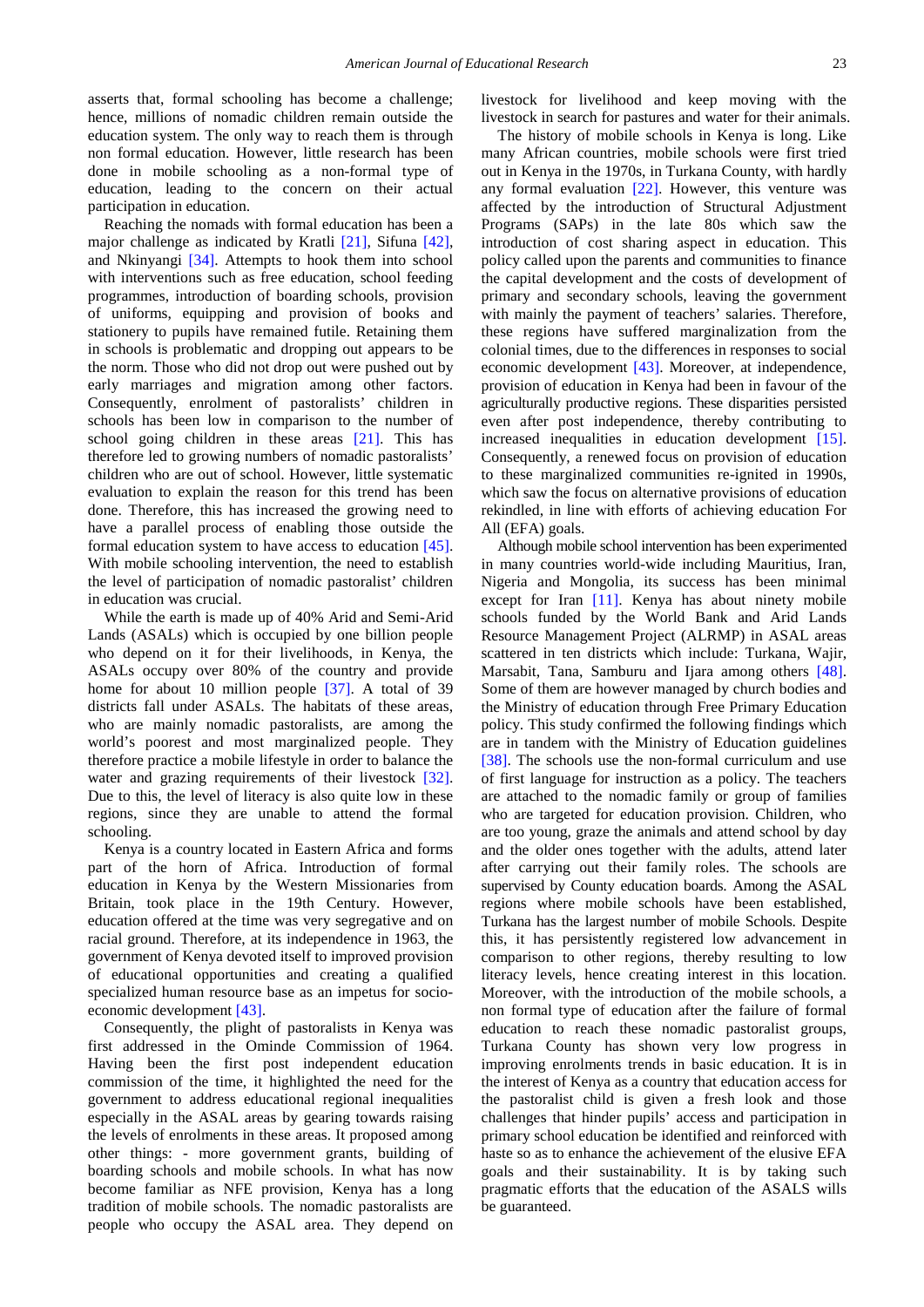Although few studies [\[23,27,43\]](#page-10-15) have been conducted concerning the nomadic pastoralists of Turkana County, most of them are of quantitative nature and on formal schooling, hence do not give an understanding of the status of participation levels of the nomadic pastoralists of Turkana County and the barriers to their participation in mobile schools. Little is known about the general barriers hindering the participation of nomadic pastoralists of Turkana County in education through mobile schools. Therefore, there is need to explore the prospects and challenges hindering participation of nomadic pastoralists of Turkana County in education and to analyze the strategies to counter the barriers, using qualitative approach.

Consequently, this study strived to address the following questions as a guide:-

- What is the status of nomadic pastoralists' children of Turkana County in education through mobile school?
- What are the barriers to their educational participation in mobile schools?
- What strategies should be effected to counter these barriers in order to promote their participation in education through mobile schools?

## **1.1. Objectives of the Study**

The objectives of this study are:

- To examine the status of Turkana County's nomadic pastoralists' children participation in education through mobile schools
- To explore the challenges which hinder nomadic pastoralists children's participation in education through mobile schools
- To review and analyze the intervention strategies to control the barriers.

### **1.2. Research Design**

This study adopted multiple case study design, of qualitative approach, in order to provide understanding of the mobile school phenomenon from its naturally occurring context [\[50\].](#page-10-16) He has further asserted that case studies are useful for explaining presumed causal links between variables that are "too complex" for survey or experimental designs, by describing the real-life context in a causal chain, illustrate specific constructs, and illuminate a situation when outcomes are not clear [\[51\].](#page-10-17) This researcher was able to derive the causes of low levels of participation of nomadic pastoralists in education by describing their real life context as nomadic pastoralists who rely on livestock as a source of livelihood. Therefore, illumination of specific aspects that have contributed to persisting failure of reaching this nomadic pastoralist group through education were integral aspects in this study. Therefore, while this multiple case design used three cases and hence deemed appropriate for this research, the outcome of the study is presumed to be informative since the researcher was able to replicate findings and test (or rule out) rival explanations, as espoused by Yin (ibid).

Casley and Kumor [\[3\]](#page-9-3) have corroborated that qualitative research reveals behaviour patterns, social and economic processes, and environmental factors, which the informants themselves are not aware of, or are unable to

adequately describe. Hence, qualitative research methods used in the study were fundamentally relevant and suited for locating the meaning that nomadic Turkana pastoralists placed on events, processes and structures of their lives, their perceptions, assumptions, prejudgments, presumptions, and for connecting these meanings to the social world around them. This was based on the assumption that it would enable this study achieve its objective of determining the barriers to participation of nomadic pastoralist children in education through mobile schools in Turkana County and establish the alternative strategies to counter the barriers. Three mobile schools were selected for the study with the aim of illuminating the issue of concern from different perspectives in addition to broadening the overall scope of the study by giving more compelling and robust evidence.

Turkana County is located in the North Western region of the country within Rift Valley province. It is approximately  $77,000 \text{ km}^2$  in size and borders Uganda to the west, Sudan to the northwest and Ethiopia to the northeast. The main livelihood in the district is pastoral. The area is prone to constant cattle rustling clashes between the Turkana and their neighbours in Uganda, South Sudan and Ethiopia. As a result of this, the county suffers a lot, in terms of loss of life, loss of property, displacement of families, destruction of infrastructure e.g. schools, health and water facilities and disruption of education [\[36\].](#page-10-18) Turkana is also identified as one of the poorest counties with major causes of poverty being harsh topography and climatic conditions, insecurity, cattle rustling and low school enrolment (Ibid.).

Perennial droughts feature prominently in the region, a condition that forces majority of Turkana people to depend entirely on relief food provided by the government and non-governmental organizations (NGO). Coupled with the fact that this geographic region embraces traditional practices that make up the social fabric of this community, this nomadic pastoralist group does not often augur well with the strongly centralized formal school provision. Therefore, Turkana people naturally have to rely on their traditional cultural practices such as nomadism to ensure their livestock survive for the sustenance of food security of the families and children. The mainstream society in Kenya, from the assumptions of western lifestyles, considers nomadic practices as barbaric and primitive. However, pastoralist lifestyles have continued to persist even as the educated elites attempt to change Turkana from nomadism to modern lifestyles. With increasing dropout from formal schools and lack of finance to keep nomadic children in schools, education provision remains a major challenge, hence, is not the best option for survival of families as asserted by Nga'sike [\[31\].](#page-10-19)

In general, the pastoral communities in Kenya today, are the least served by the formal education system and therefore pose a distinctive problem. The status of education in Turkana County is typical of all the ASAL counties of Kenya characterized by low enrolment levels, high dropout rates and poor infrastructural development, in spite of its having the highest number (61, according to Turkana Education Office, 2013) of mobile schools in comparison to the rest of ASAL districts. The mobile school system aims at adapting to the socio‐economic lifestyle of nomadic people. It is an alternative mode of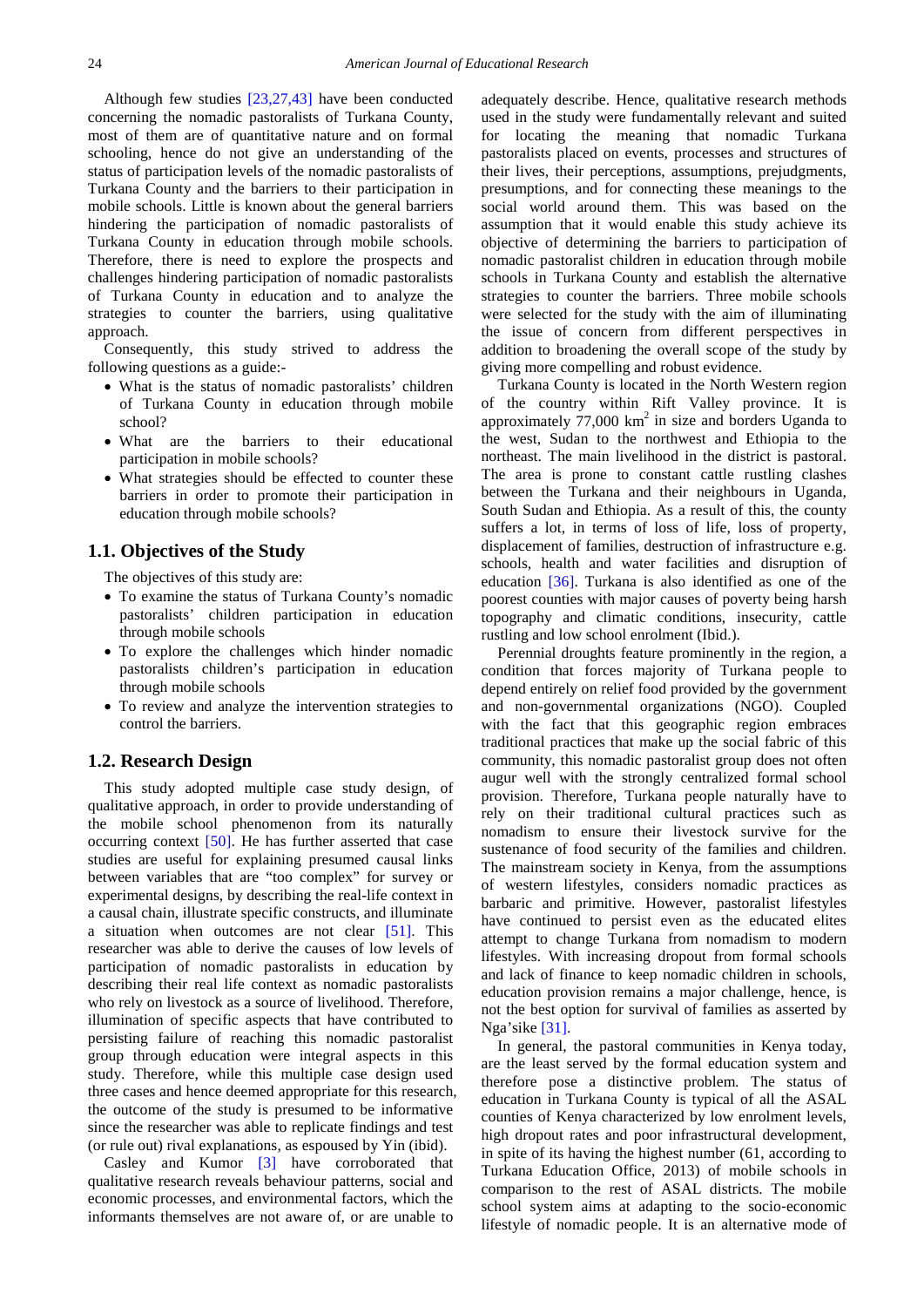providing education to nomadic pastoralists in ASAL areas.

The target population for this study was drawn from the total number of mobile school Centres in Turkana County which were 61 (Ministry of Education -NFE information desk, 2013). The mobile schools were taken as the units of analysis.

#### **1.3. Data Sources and Techniques**

The sampling frame included all the parents of the enrolled learners in the 61 mobile school Centres and also the teachers in the mobile schools in Turkana County (from Turkana County education office, 2013), since they were deemed information rich in relation to the objectives of the study. The researcher selected the schools purposively from two out of the six divisions of Turkana County. Maximum variation sampling was used, a nonprobability sampling approach, allowing the researcher to purposively and non-randomly select a set of cases which exhibit maximal differences on the variables of interest  $[25,29]$ . Also, consistent with Creswell  $[10]$ , it was thought ideal in order to display the different dimensions of mobile school phenomenon as represented by the cases falling at both ends of the continuum. The two extreme values used for sampling were high and low performing schools which were screened through the following parameters. This was based on reviewing documents and enquiring from area educational office. Thereafter, the choice was based on the number of years the school has been in existence, the distance of the school from the main road, demographic characteristics such as population size; in terms of enrolments, sustaining students through to graduation and the number of clusters that it serves, accessibility in terms of means of transport and security of the area.

This study rendered itself qualitative through the use of case study. The case study allowed the researcher to use two categories of Focus Group Discussions (FGDs) to collect data from learners in the third grade and also from their parents. This is because the third grade was the final level before transiting to join formal schools and hence was information rich. It also promoted interaction and insights that would have been less accessible without the interaction found in a group [\[14\].](#page-10-22) The other fieldwork approach for data collection was the use of in-depth interviews on teachers and the County education officers. This were conducted and later followed by member check to ascertain its dependability. In addition, document analysis was also used to triangulate the information gathered through the other methods. The documents included but not limited to class registers, minutes of meetings and other official documents that deemed information rich for this study and hence authentic for use in this study  $[41]$ .

Finally, the researcher conducted observation to crosscheck the information obtained through the interviews and focus group discussions. The researcher took a complete non- participant observer role. Once transcribing of data was carried out, systematic identifying of categories from all the data was done in relation to the objectives of the study. The categories were informed by the purpose and the theoretical prepositions of this study as Merriam [\[26\]](#page-10-24) proposes.

#### **1.4. Researcher Positionality**

At the outset of data collection, the researcher kept a reflexive diary [\[16,35\].](#page-10-25) This was by addressing, examining and clarifying the specific concerns of the study, researcher's own assumptions, experiences and orientations. This was aimed at dispelling any prejudices that could impact the study. It allowed me to move beyond my initial preconception and generate the findings of my research from the words of the respondents and the context of the study. In addition, the researcher being a lady in a community that is characterized by gender roles culturally, the research assistants were from local community and were male. This helped in building trust during the actual data gathering exercise.

#### **1.5. Dependability and Credibility**

Data gathering instruments used were interviews, observations and document analyses. Credibility was established through triangulation in order to provide corroborating evidence as recommended by Merriam [\[26\],](#page-10-24) Yi[n \[51\]](#page-10-17) and Creswell [\[10\].](#page-10-21)

The researcher strived to enhance the dependability of the study findings, through several ways, such as, detailed field notes and the review of these field notes for accuracy by participants through member checking. The researcher also used tape recorders, photographs, participants' quotations, literal descriptions and actively sought for discrepant data or cases. This also helped obtain an accurate match between researcher's categories and interpretations and what was actually true. Thus, multiple methods of data collection used enhanced reliability and accuracy of the data obtained.

#### **1.6. Theoretical Perspectives**

To facilitate our understanding of the prospects and challenges facing NFE among nomadic pastoralists of Turkana County, bottom–up approach policy implementation Theory [\[17\]](#page-10-26) was a helpful conceptual framework in the analysis of empirical data. It has been used in areas where there are uncertainties and lack of consensus of the best means to achieve them [\[44\].](#page-10-27) Examples of these are the education for the disadvantaged. The theory is important since it pays attention to the needs of the networks of actors involved in service delivery at the local area levels and in this case the mobile school needs as reflected on the ground. These actors are then asked about their goals, strategies, activities and contacts, which are incorporated in the policy formulation and implementation.

Unlike Top-Down approach which applies in cases where there is high certainty of how it will be implemented [\[44\],](#page-10-27) the approach uses network technique to identify local, regional and eventually national actors involved in planning and execution of government and non- government programs. NFE approach to education provision should be tailored to meet clientele's needs. By involving the network of actors at the local level where the program will be implemented, it is able to respond effectively and lead to eventual effectual implementation of a policy. Having to network from the bottom upwards implies that it would be easy to identify the actors at national level and hence lay strategies and activities to be played by all networks so that the policy is implemented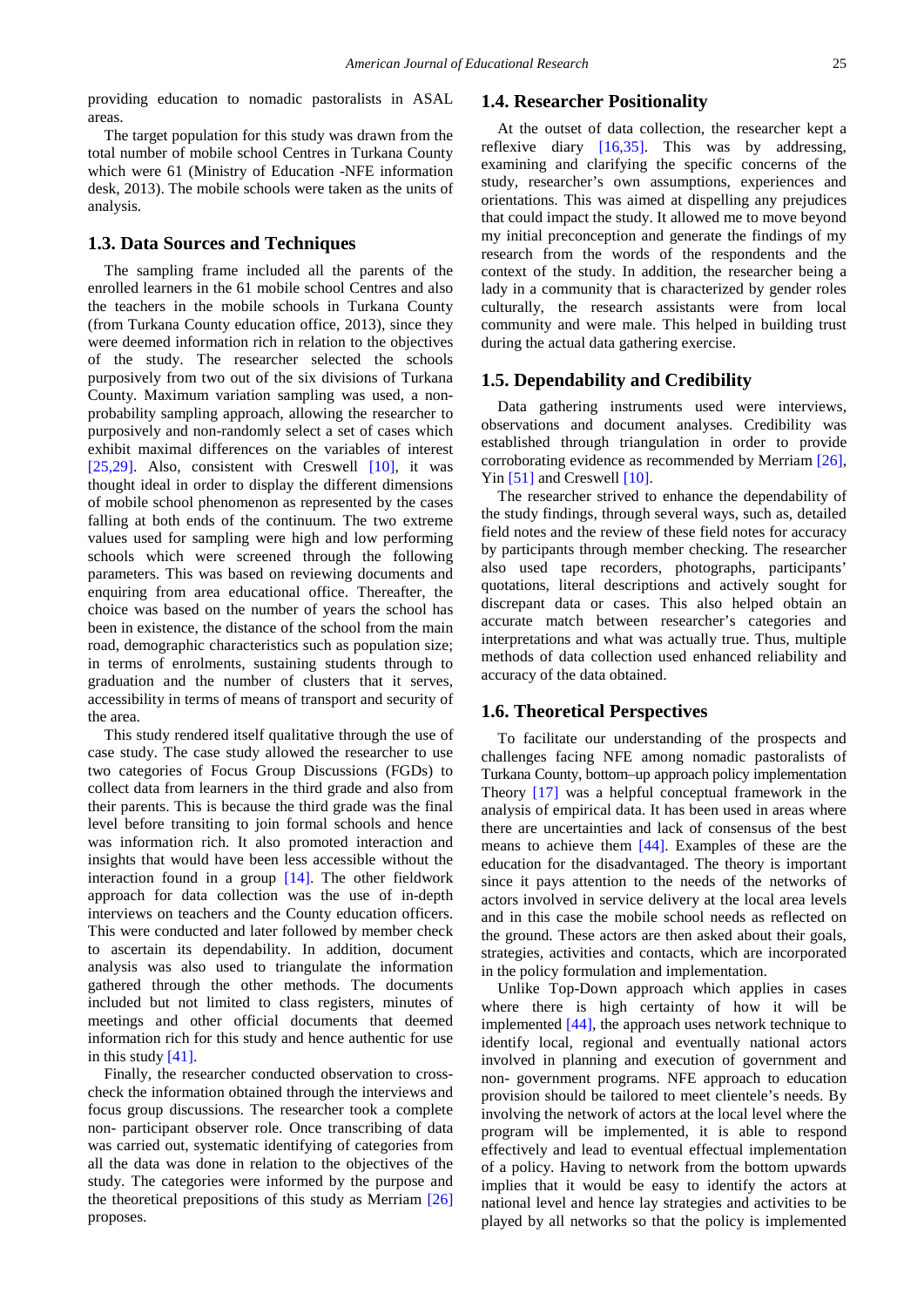effectively. Sabatier [\[39\]](#page-10-28) argues that the advantage of this approach is that it helps establish a network of climbing from local actors at the ground level and decision makers and eventually reaches all the sectors. Establishing needs of the mobile school infrastructure therefore, would be instrumental in correcting the scenario on the ground, for effective provision of education through mobile school invention.

In addition, this theory focuses on the centrally located actors who device and implement programs, hence putting into focal point the contextual factors within the implementing environment. Teachers, learners and parents are the focal point actors in mobile school set up. This then helps establish the actual challenges facing the implementation of a policy in the perspective of policy execution as espoused by bottom-up policy implementation theory. This factor is consistent with the context of the NFE form of education which is aimed at being flexible enough to meet the needs of the clients. For instance, having to operate on a flexible school calendar for mobile school is one of the important approaches needed to meet the goals of the actors at the ground level, which is consistent with this theory. The study found out that the implementing environment requires a multifaceted approach and in some cases working together with other players in other sectors such as in health, water and livestock so that the policy may be implemented effectively. From the data collected in this study, two thematic strands emerged- actors and the implementation environment. Generally, the study concludes that the education sector on its own may not promote the sustainability of effective implementation of Non Formal Education unless they interact with other actors in the context of the implementation environment. It thus means that for any equity concerns to be addressed in the provision of education in this area, access and participation of the children in Turkana should be addressed in a deliberate policy enactment. This can only be realized through consultations with the actors at the grass root level to enable inform the actors at the top levels of management.

## **2. Community Ownership of the School**

The study identified four actors in the implementation of mobile school program. These are learners, teachers, parents and for the local community, whereby the parents and the County Education office represent the community. In efforts to understand the challenges affecting the success of mobile schools, they were deemed information rich.

## **2.1. Teaching Capacity**

This study identified the following conditions as having contributed to the current challenges facing mobile schools in Turkana County. The recruitment of teachers was based on the criteria that one had to be a member of the community and who is with them as they move in search of pastures. This is advantageous since learning took place in the first language, which is deemed appropriate in the early years of schooling, since it is easier than having to use a second language at this initial stage. The second condition was pegged on qualifications

for one to be a teacher. It had to be the most literate person from the cluster who is ready to offer voluntary services to the community. This study confirmed this through the teacher respondents. This study found out among the teachers involved in this study, what came out indicated that their highest academic qualification ranged from, KCPE to KCSE certificate, except for one of the schools whereby the teacher has done (Early Childhood Education) ECD certificate course. For this case, ECD certificate signifies that one is qualified for the job. Therefore, this in itself contributed to variations in the learning approaches that took place in all the schools, considering there was no form of orientation provided to them, considering that teaching is a technical activity involving a lot of dynamics.

The variations in the qualification of teachers indicate that there are no set out standard guidelines. Therefore, teachers lack the necessary training to handle students of diverse nature in terms of expected learning outcomes, as learners attend school on a flexible- time model after they are through with carrying out their family roles. Consequently, this contributes to low levels of motivation among these volunteer teachers, hence, leading to low participation levels of children in mobile schools. For instance, for the case of the school with a trained teacher, he is already mentoring the teacher to leave behind "when his time to leave comes" as he put it. Therefore, the study established that teachers were inadequate both in terms of quality and quantity, leaving the survival of mobile schools at a threat.

Teacher shortage is a major drawback to mobile schooling. This in itself has far reaching effects on the running of the schools considering the crucial role they play in these kinds of institutions. It is derived from the principle that in order for a mobile school to be established, it must have at least twenty five learners [\[48\].](#page-10-0) However, in consideration of the dynamics involved in this peripatetic group, where the teacher does not have a homogenous group throughout the flexible school calendar, then, the school attendance may have inconsistent numbers at different times. This may force a teacher to seek for help from among the community. In case of a teacher falling sick, the problem is even more severe. In one of the schools where the teacher had been hospitalized with her child, the school had to survive through the help of a former student who never accepted to transit to the formal school after completing the third grade. It also translates to staying without learning on some days and in addition, the extent to which such a teacher can teach in terms of depth and coverage of the subject matter is questionable.

In all the three schools involved in this study, all the teachers were quoted saying that they did recruitment of learners upon joining their respective schools. This implies that the schools were not running after the exit of their predecessors and that is why they had to do recruitment again. Perhaps during this break also, so many students may have dropped out completely, though some may have been away grazing animals as per their culture at the time. In addition, without continuous learning, the chances are that they will have forgotten what they had learnt. This will make them start learning all over again. This results to delay in learning and consequently the completion time period and completion rates are affected by such obstacles. Coupled with the community's mobile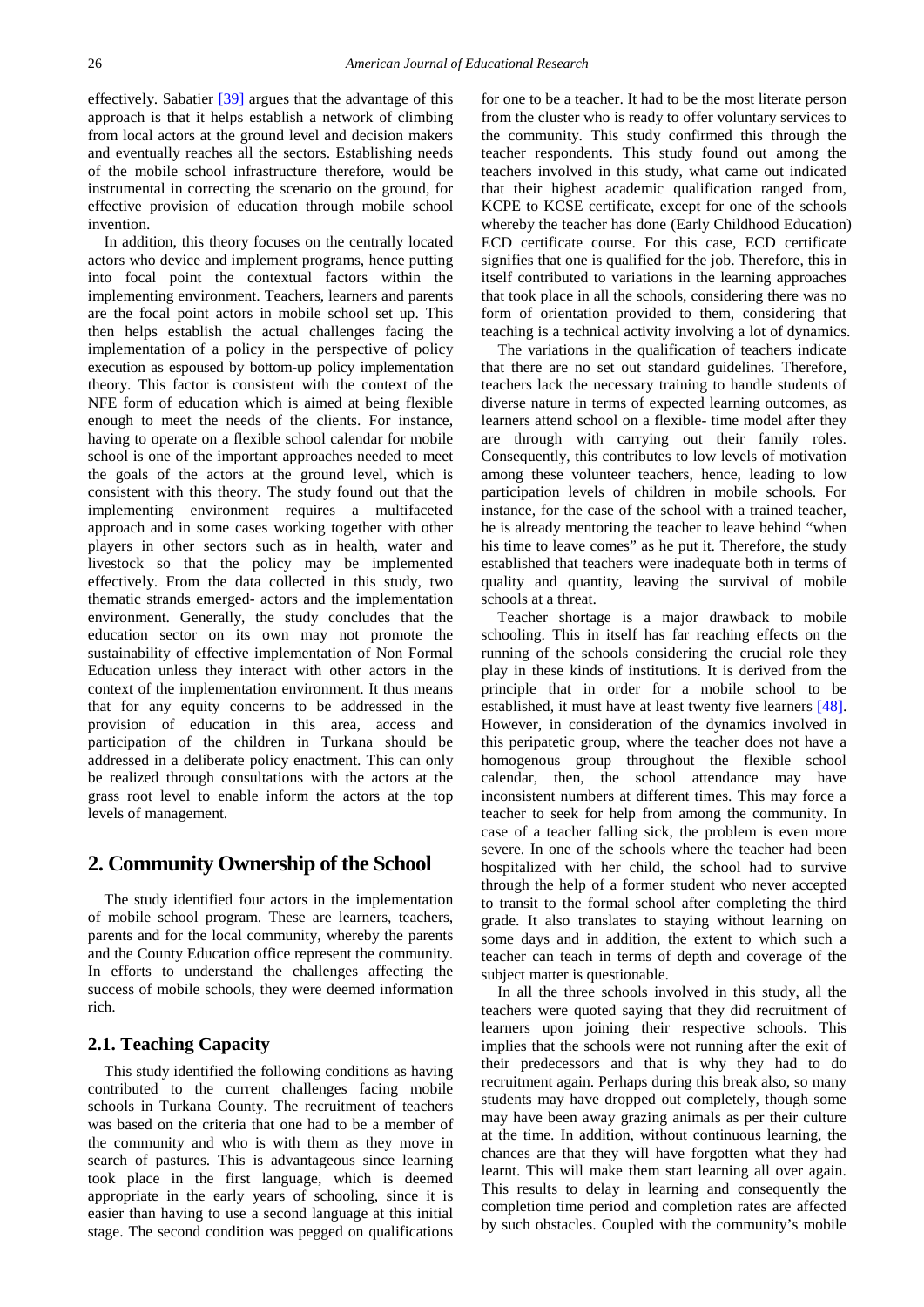lifestyle, the delay causes further interruptions which prolongs the completion time, therefore, leading to low transition rates.

As document study indicates, the completion rates for the schools used in the study show that for School A, which is the most recent and has only been in existence for the last three years has a Completion Rate of 14 percent against School B which had 19 percent, yet has been in existence for the last five years. This study found out that it is the best performing school, since going by this rate, by the time it will be five years old; it will have had many more learners transited to formal primary school. This could be attributed to the fact that the school is still providing food to the learners and also perhaps due to the fact that the teacher in this school is trained in ECD. However, the lowest performing school has transited only five percent of its total enrolled learners, yet it has been in existence since year 2008. This however was attributed to the fact that provision of food by the government had been stopped temporarily, hence leading to some of the pupils dropping out from school and could also be probably due to the level of teacher qualifications which is KCPE (Kenya Certificate of Primary Education) certificate. The fact that one of the schools has a water tank also indicates that they are likely to be in one place for as long as the water is available. The teacher in School B has completed KCSE (Kenya Certificate of Secondary Education) certificate level. This explains why the school has that kind of completion rate, in spite of her having been away for some time due to a sick child.

From the interviews with all the teachers, there was no any form of examination administered to the pupils in order to certify one as having completed schooling. Therefore, transit to formal school is from individual teacher's own discretion. This confirms that no form of formal certification is provided to them upon completing the third grade. Therefore, without a specified determining criterion as a prerequisite for joining formal school, then individual teachers' discretion and subjectivity prevailed. This perhaps explains why when the pupils transit to formal schools; they are not able to stay for long before either dropping out or resuming to the mobile school. The researcher is of the opinion that in-service training of teachers and seminars would help facilitate fill this gap of capacity building to some extent and further institutionalize the operations of mobile school so that the levels of transition to formal primary schools may be improved. It may also enhance graduating learners fit in the formal schools; hence improve the level of transition to formal schools. This may help avoid cases such as with an old student (boy) of one the mobile schools, who is already helping with teaching, after having been transited to the formal primary school, as this study found out.

Teacher turnover is alarming. For each teacher who was interviewed, they have taken over the schools from other teachers. Given the short period that these schools have been in existence, the continuity of these schools is threatened. However, in an attempt to maintain continuity in one of the schools, the teacher is already having a support teacher whom he is coaching to take over the school from him. On being probed, he asserted that the learners need someone who will know how to handle them. He emphasizes that from his experience, it is important for a teacher to know how to teach the kind of learners that they have. This was in reference to one of the schools used in this study. It was observed that the support teacher mainly handles the adults in the evening. Considering he is the second teacher to work in that school, whereas the school is only three and a half years old, this indicates that the rate of teacher turnover is high in mobile schools and they are de-motivated. From the enrolment trends, the school has been growing steadily as indicated by data from the document study.

In terms of qualifications, this is the teacher who has done ECD and is already preparing to leave. However, from document study, the school has been doing well since the enrolments have been increasing gradually year after year. This is evidenced as indicated: in year 2010, total enrolled in this particular school were 90, 125 students in 2011 and 137 in 2012 (data was obtained from document study). Moreover, considering that even the other teachers in the other schools used in the study had taken up the schools from others, yet the schools were established in year 2008, both schools have had two teachers before the current in a span of five years. This indicates that there is need to do further studies on what really contributes to teachers' turnover if these schools have to run smoothly. Consistent with Woldab [\[49\],](#page-10-29) another issue that emerges from the study is the need to have investment in capacity building of the teachers so that they become more motivated to do their work. Increasing the number of teachers per school may also require attention so that when one of the teachers is away, there is another to stand in for them and in that case learning will still be going on at the very least. This is because when teachers are de-motivated, their teaching is not effective, hence it may lead to withdrawal of learners from mobile schools. Therefore, the teachers' morale needs to be increased, such that at time for exit, formal arrangements are made for handing over to enhance continuity. The voluntary aspect in itself is the cause for low motivation, hence the cause for the low participation of nomadic pastoralists children of Turkana County in education.

From the findings of this study, it was observed that as time progresses and the enrolments increase, the teacher finds the size of the class and workload overwhelming and may need the services of an assistant teacher. This was observed in two of the schools that were studied. In one of the schools, the teacher has a fourteen year old boy who helps her while she is teaching a different group by the watering point. The teaching at watering point is mainly for the bigger boys and takes place when they take animals to drink water. In this particular case, the teacher leaves the other younger children in the hands of the boy. The teacher however is quick to emphasize that the assistant teacher only handles teaching of: *'….A, B, C,'* (In reference to the alphabet- one of the basic elements taught in preschool), considering the boy's level of qualification.

Inadequate teacher challenge and the heterogeneity of the groups being taught at any one time in line with the dynamisms of mobiles schools are problematic. As the following responses indicate, the growth of school without commensurate increased teaching force, may be risking compromising the quality of education. In one of the schools where the school register indicated a total of 375 enrolled students, on being probed on how she managed to hold such a large number of learners, she aptly explained: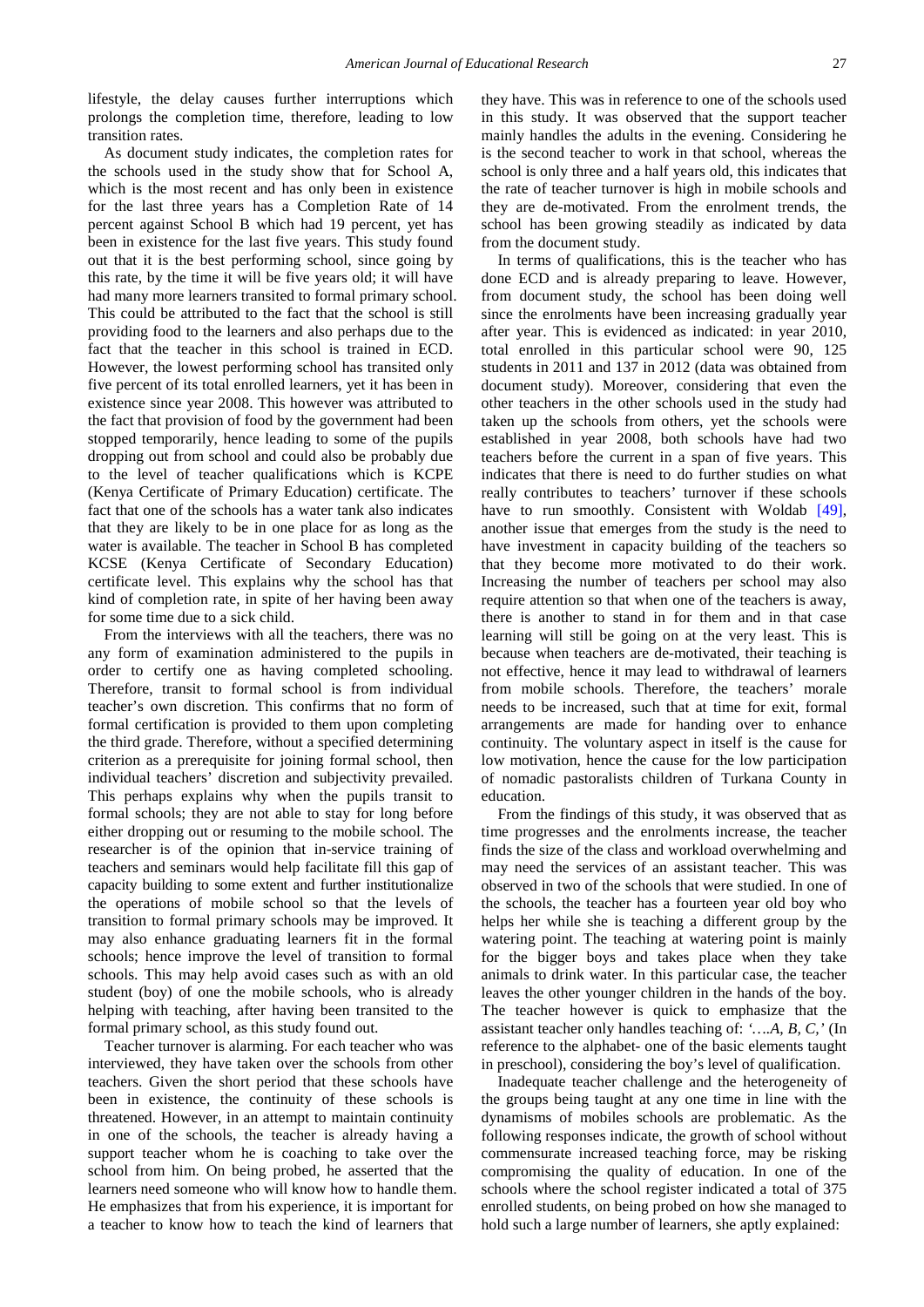But they do not come to school all at the same time. Some can be in school for two months then they go up the hills to take care of the camels. In such a case, for some I may give them homework which they do and then bring the books later. While in other instances, I know when certain families bring their livestock to the well for watering. Then I go to meet them at that particular, time.

This indicates the various approaches that the teachers take to ensure that they teach learners even when they are carrying out their duties. However, as one of the teachers in this incident indicated, having to go teach learners at the well implies that those left behind require to be with another teacher. In this case the teacher leaves them with "the boy who assists" her. The fact that this boy after completion of Grade three joined primary school, but for this particular case, stayed for only a few days and then returned to the mobile school, needs further research which is beyond the scope of this study. Such a scenario paints a grim picture of the level of inadequacy among teachers. Therefore, this study is of the opinion that monitoring and evaluation mechanisms need to be conducted regularly on the implementation of the program. Such systems can prevent compromising of the quality of teaching to a great extent and enhance their sustainability. Hence, the question of the quality of teaching should be given the critical attention it deserves.

From this study, it is also observed that teachers' services are needed as the school grows and as time goes by, due to different levels of learners. Apart from the size of the classes and the number of shifts for the classes, the teachers may at times be unable to teach, leaving the school without anyone responsible to carry on with the classes. In one of the schools, the teacher had her child who seemed unwell. She was quoted saying this as regards her experience:

I had slept in hospital because of him for two months. I would still be in hospital. I came the day before yesterday when I heard that you were coming (in response to the field study exercise). But when I am teaching, my mother in-law sits with him. As for when I was away, the former teacher who was here before me comes to step in for me.

Some of these sentiments expressed here show the degree of the need to address the deployment of more teachers in these schools. This is because the teachers are social beings and perhaps for some reason may be unable to attend to the school on a daily basis in this setting. For instance falling sick on the part of the teacher would mean a school may not run. Furthermore, the terms of service are not friendly and this may explain why they keep leaving. For one to give voluntary service, it implies very minimal level of commitment on the part of a teacher in case another alternative source of livelihood arises that is more attractive.

## **2.2. Learners and Parents in the Context of the Scholarship Environment**

Apart from the issues related to the teachers, other issues that are of importance have emerged in relation to the learners' needs that hinder them from their attending school. Food insecurity also affects participation in education as the community has to move in search of pastures and water for their animals. Since this locale of

the study persistently experiences drought and famine, then for the children to stay in school, they need to have food. Food as a basic need is still a challenge in Turkana County where majority of people depend entirely on relief food by the government and Non Governmental Organizations. As a result, if children who may be have nothing at home for food or are surviving on one meal a day only come to school and stay without taking anything as this study confirmed, effective learning is a challenge. A teacher observed:

Some walk even for seven kilometers to come to school, sending that child back home- yet may be the child had not even had breakfast; they cannot concentrate and cannot learn. Actually they cannot come to school unless they are provided with food.

The issue of food as an obstacle to schooling was raised in all the three schools. This is something that the teachers are very keen on. They normally go to the nearby primary schools where they are attached to ask for food. Apparently, all the three mobile schools that this study undertook the research on have a primary school where they are attached and this is where they are expected to transit the learners that complete the mobile school. This brings in the idea that that more funds should be allocated to the mobile schools for them to be successful in promoting education access to this nomadic pastoralist community in Turkana County. If the school is able to provide education and food, then the enrolled students will be sustained through to graduation.

Distance to school in some cases is still an issue for some of the learners depending on their age as indicated in the above observation. Considering that some girls attend school in company of their young siblings as they are meant to take care of them according to the family roles of this community, then attending school in some cases may be a challenge. Moreover, when some of the herds are taken high up into the hills, thereby leaving the weak and those with young ones behind, it is difficult to have the whole village including the school moving. In such cases only the young and the strong men and women move, making it difficult for all of them to be in school for some duration. However, when they come back they pick up from where they had left.

Culture and negative attitudes towards education within the community hinders participation of nomadic pastoralist children in education. This is attributed to the competing priorities, with children's time being taken up by family work; either looking after livestock (especially for boys) and household chores such as fetching water and firewood and looking after young children (for girls). This can be countered by sensitizing the community more on education, as some of the parents from the school that had many adults in school recommended.

Another thing that emerged as an obstacle to attending school is sickness. For this community to access health services, they require to go for long distances and in such cases if it is the case of the mother who is unwell or a child who is unwell, then for the girl who attends school will not be able since she would have to take up some domestic responsibilities. This also implies that the children themselves if unwell would also be away from school for several days as they go to seek for medical services. In one of the learners' FGD, one of them indicated that the things that keeps her away from school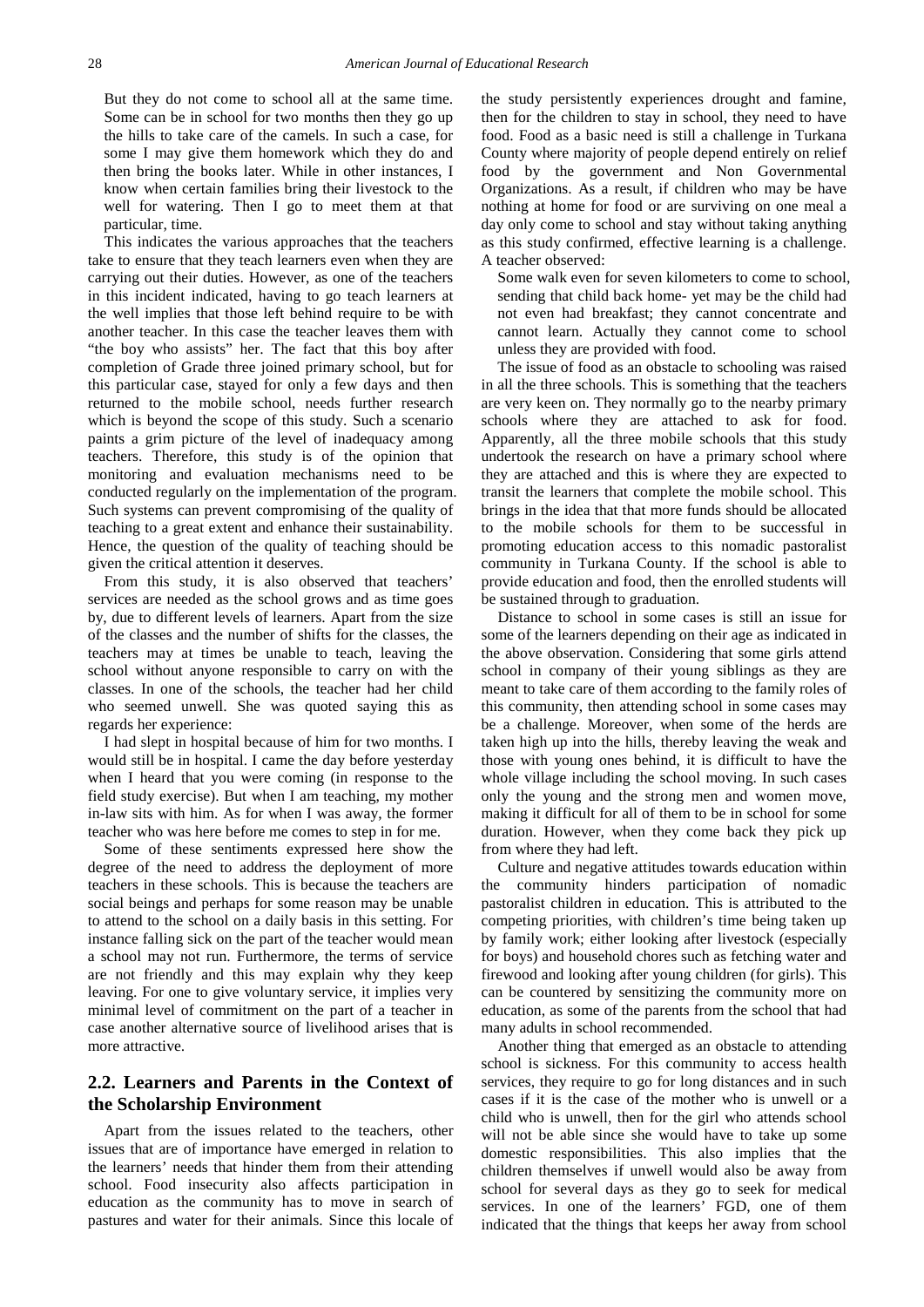is when she has to go and look for the lost young one of a goat and when the younger sister is sick. Still others observed they do not attend school when they have to fetch water.

This when triangulated with interviews with the teachers, one of the teachers, aptly put it:

Sickness affects school attendance very much. Two months ago when we had cholera outbreak, some people died. Even sometimes children get bitten by snakes or scorpions. But we treat such traditionally before taking them to the hospital which is very far away.

Still one of the teachers had been admitted in the nearest hospital which is slightly over 70kms. This indicates the magnitude of the problem of health facilities in the region. Hence, lack of food, water and health related issues are the main obstacles to mobile schooling as confirmed by this study.

## **3. Discussion of Findings**

#### **3.1. Challenges Facing Mobile Schools**

The study found out that the critical condition that needs to be addressed so that the schools can survive is having a multifaceted approach to education provision. The inter-sectorial linkages with other actors, as suggested by bottom –up approach policy implementation Theory proponents [\[17\],](#page-10-26) such as provision of food and water for both human and animals were mentioned by all the informants as a major issue that needs to be addressed. During most of the FGDs with parents, on issues pertaining challenges they experience, they recurring focus of their discussions mainly focused on issues related to food and water as key obstacles that hinder their children from attending school. Availability of a source of water was as important as pasture for animals and constituted a major consideration in the choice of where to establish kraals during the dry season. Moreover, this study found out that all the schools involved in the study were running near a water source. It was also reported that the teachers in those schools as was observed in the interviews, would at times look for the bigger boys near the watering sources at certain times of the day when they usually go to water their animal and teach them. This confirms studies by Dyer, [\[12\]](#page-10-30) and Ng'asike, [\[31\]](#page-10-19) who assert that this group of people migrates as a livelihood strategy in search of water and pastures as an integral component of successful pastoralist production. Furthermore, with livestock as their main economy and the only source of livelihood of nomadic pastoralists, it is difficult for them to live in an area where there is lack of water and pasture for their animals.

This study found out that the functionality of a school was, to a great extent, dependent on the availability of water and food for those attending school. In two of the schools involved in this study, they observed that there has been a drop in enrolments due to the fact that the schools are no longer being provided with food by the government. From the findings of this study, food was previously provided to the schools by the government directly but at the time of this research, they were expected to be getting from the nearby primary schools where they are attached and where their graduates transit, to after they are through with grade three of mobile schooling. This established that the quantity of food is however provided once a month and it lasts them only one week. This is reflected in two of the mobile schools used in this study. However, since one of the schools manages to get food from donors such as the Catholic Church, then the school is able to run smoothly from morning through to the night. The school is also able to hire the services of a support teacher and a cook as an employee. This study concurs with Kratli [\[21\]](#page-10-4) as cited in Nga'sike [\[31\]](#page-10-19) when he argues that the Turkana value school as supplementing dependency on herding of livestock. This indicates that the nomadic pastoralists are willing and able to embrace education as an alternative route to improving their livelihood.

In corroboration with data from documents used in this study, the same scenario is prevalent. As can be seen from [Table 1,](#page-7-0) the enrolment trends have been declining over the last three years in two of the schools involved in this study (school B & C) where regular provision of food has stopped. However, in school A, where the situation is different, food is still being sponsored by the church organization. Where A, B & C are identity pseudonyms of the schools used for the purpose of this study. [Table 1](#page-7-0) illustrates this.

<span id="page-7-0"></span>

| Year |                 |              |              | <b>School</b>   |              |              |                 |              |              |
|------|-----------------|--------------|--------------|-----------------|--------------|--------------|-----------------|--------------|--------------|
|      | <b>School A</b> |              |              | <b>School B</b> |              |              | <b>School C</b> |              |              |
|      | <b>Boys</b>     | <b>Girls</b> | <b>Total</b> | <b>Boys</b>     | <b>Girls</b> | <b>Total</b> | <b>Boys</b>     | <b>Girls</b> | <b>Total</b> |
| 2010 | 46              | 44           | 90           | 45              | 40           | 85           | 47              | 43           | 90           |
| 2011 | 78              | 47           | 125          | 40              | 35           | 75           | 45              | 34           | 79           |
| 2012 | 87              | 50           | 137          | 44              | 29           | 73           | 30              | 20           | 50           |

**Table 1. Gender Enrolments per School from Year 2010 to 2012**

[Table 1](#page-7-0) shows the distribution of total enrolments per school per year between years 2010 to 2012 on gender basis.

Moreover, [Table 1](#page-7-0) indicates the extent to which girls are enrolled in mobile schools in comparison to boys. The number of girls enrolled is relatively low in all the three schools used in this study in three years. For instance School A in year 2012 there were 50 girls enrolled, whereas boys in the same year were 87, reflecting that

boys were 37 more than girls. In the same school in year 2011, the girls were 47, whereas boys were 78, hence a difference of 31. In the other schools, the trend is similar. For instance, in year 2012, there were 15 boys more than girls enrolled in school B. While in School C, the total enrolled boys in the same school were more than girls by a margin of 10. These findings are similar to those of Migosi, J., Nanok, D., Ombuki, C., & Metet, J. [\[27\]](#page-10-31) who indicated from their study that access to education was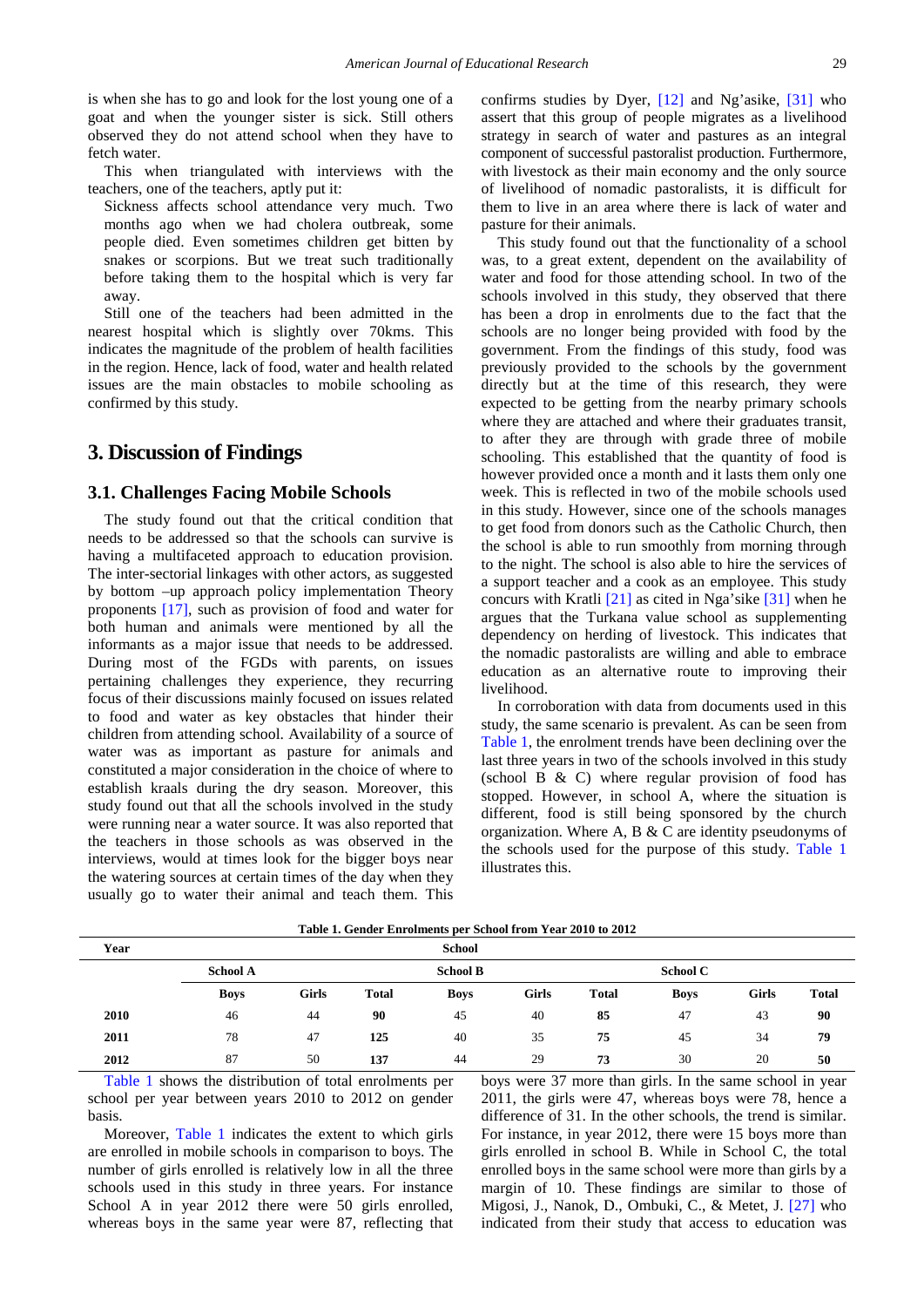more difficult than their than their male counterparts mainly due to cultural considerations. The choice between having a girl child in school and acquiring more wealth in form of livestock in exchange for their marriage puts the schooling for girls at stake. Hence, culture contributes to the challenge of providing education to nomadic pastoralists children.

Mobile schooling among the nomadic pastoralists of Turkana is confronted with the challenge of inadequate resources to run the institutions. These include teachers, food and water among others. To start with, the prerequisite qualifications for teachers to be hired to teach in the mobile schools are two-throng. On one hand they are the most learned from among the cluster where the school will be established and on the other hand they are expected to give voluntary services with some minimal token twice a year. Such teachers therefore, lack motivation. Without the necessary requirements to run the school such as teachers, food and water for both human and livestock, they are confronted with the threat of continued exclusion from accessing education. Moreover, due to the fact that this kind of education has not been fully embraced by the government in a way to indicate it receives the attention similar or equal to that given to formal schools, it endures isolation. With such a condition, coupled with lack of clear infrastructure in place in order to promote progressive development in education among these groups, it leaves the provision of education to these nomadic pastoralist groups threatened.

In their professional role as teachers, lack of preparedness of the teachers for the job heightens the extent of motivation. The issue of having to use teachers, who have not gone through training, have serious implications considering the peripatetic pastoral way of life. One of the main obstacles is being required to use multi-grade and multishift approaches in teaching, which may leave the teachers' level of motivation highly affected. This study established that the rate of teacher turnover is relatively high. The high rate of turnover among teachers in the mobile schools could be attributed to this to low motivation to some extent. This study established that these approaches of teaching are critical in expanding access and promoting retention of learners in mobile schools. This is consistent with Ingubu, Kindiki & Wambua [\[19\]](#page-10-32) who point out that such approaches are equity-focused strategies which are prevalent in nomadic pastoralists' areas. However, with high rate of teacher turnover due to low motivation, such situations create low participation since the schools cannot run without teachers. In tandem with UNESCO [\[47\],](#page-10-33) this study confirmed that even with the implementation of mobile schools among the nomadic pastoralists of Turkana County, the level of participation in school is still low, consequently, leaving the very goal of introducing mobile schools at jeopardy.

### **Widening access to education among Turkana Nomadic Pastoralists**

As various countries world over make efforts to universalize primary education, hard-to-reach groups still exist within their countries. The introduction of various programs to provide education to the nomadic pastoralists as mentioned in this study have been aimed at making the Education For All a reality and is in tandem with other countries round the world [\[30,49\].](#page-10-34) Kenya seeks to make quality education access and equity a reality.

A key strategy in creating a universal access to primary education is the use of alternative approaches to education provision to reach the disadvantaged and marginalized groups. This is through the use of mobile schools which are popularly known as "schools on wheels" and is structured in a way that they are flexible and tailored to meeting the needs of the clients  $[1,36]$ . This study focused on a community who lead a mobile lifestyle and therefore who are not favoured by the formal education which encourages sedentary lifestyle. The culture of the nomadic pastoralist community values family roles in the context of using livestock as medium of their economy. Moreover, it is a culture that defines wealth in terms of the size of livestock and believes that formal schools 'steal' a child from the family as this study confirmed and is also in line with the findings of Schilling, Opiyo, & Scheffran [\[40\].](#page-10-35) Since previously the Government of Kenya has been putting in place policies and programs aimed at promoting access to education to its citizens, the exclusion of the nomadic pastoralists has been persistent due to their nomadic lifestyle. Therefore, this study confirms the report by UNESCO [\[48\],](#page-10-0) which states that Turkana nomadic pastoralists of Kenya have experienced very low enrolments in school nationwide, in comparison to other parts of the country.

To counter the challenges facing Mobile Schools in Turkana County, this study recommends the need to come up with different approaches of policy implementation, whereby, unlike implementation of policies in the formal system of education which appropriately uses the topdown approach [\[44\];](#page-10-27) some like the case of reaching the disadvantaged groups requires bottom-up approach. If access to education for the nomadic pastoralist societies is to be achieved, then the education system needs more flexibility in terms of its provision to the marginalized groups. The nomadic pastoralist community recognizes that education is important as a way of investing in options of income. In order for mobile schooling to run smoothly in provision of education to nomadic pastoralist groups in Turkana, the following were raised as ways of ensuring that the child is in school. This was in form of a question asking on a summary statement of what can be done to keep a nomadic pastoralist's child in school. All the teachers and parents in the FGDs brought up the issue of food, water and security as basic necessity that should be provided so as to keep a nomadic child in school.

One of the teachers aptly put it when asked on what is needed to keep a nomadic pastoralist Turkana child in school. The teacher summarized them as "food, water, security and a hospital." Another teacher also added that discouraging of early marriages for the girl child was needed.

To confirm this, still in an interview with one of the teachers, she observed:

Attendance is good especially when there is enough food and water. But when they have to move very far away, we have fewer children attending because the big boys, especially, have gone with the big animals. The government should also give food so that the young can attend school.

The big animals in this case refer to the animals that are able to move long distance for food and water; hence the young ones of these animals are left in hands of the younger children. The success of the schools in enhancing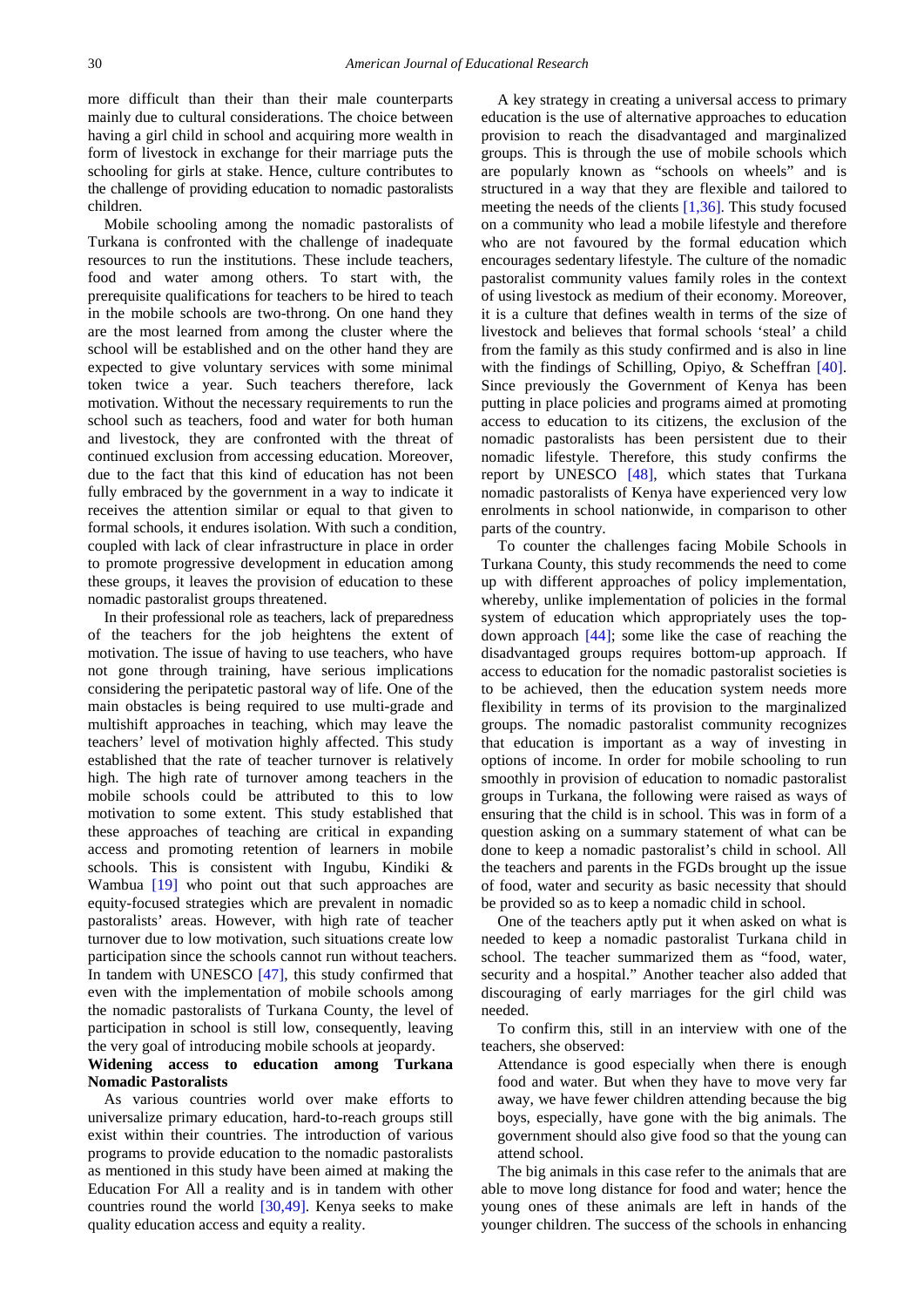participation of nomadic pastoralists in education is therefore dependent on linkage with provision of other basic needs such as food.

From the FGDs with the parents, the observation was that provision of medical services and water near mobile schools was important. Suggestions on the need to educate parents and enhancing awareness on importance of sending their children to school and prohibiting child labour and on early marriages for girls were raised as recommendations by the respondents. Nevertheless, the learners' FGDs indicated that they have ambitions and most of those commonly cited were to become teachers, doctors and managers of a Non Governmental Organization (NGO). This indicates that the community values education and with more awareness and sensitization, their participation in education may be enhanced. This study therefore recommends that more community sensitization and awareness be implemented in addition to role modeling so as to promote the need for schooling among this group.

This study recommends provision of other necessities, such as food and water as the main components of having more learners in school. This calls for a multifaceted approach of education provision. Moreover, considering that the main reason given for the dropout in enrolments is due to lack of food which is a basic need, then the government needs to look for short term ways of supporting them with food but have a long term plan of empowering the community so that they are able to sustain themselves in terms of food and hence ease the burden of providing education. This concurs with Ngugi, Mumiukha, Fedha & Ndiga [\[33\]](#page-10-36) who advocate the need to undertake a more inclusive approach and tackle all the obstacles both institutional and fiscal that act as barriers in pursuit for universalizing access to primary education. Without adequate funding for the mobile school infrastructure to survive, then sustainable development towards this noble goal is likely to suffer. Therefore, the government needs to give mobile schools attention similar to that accorded to formal school in order for it to survive.

## **4. Concluding Remarks**

Using a multiple case study approach, this investigation explored the challenges affecting the mobile schools in Turkana County, a region which has historical experiences of low participation in education since the early seventies to now. The objective was to understand the context and processes that explains the level of access to education among the nomadic pastoralists of Turkana County. The study used bottom-Up approach policy implementation theoretical framework to illustrate the continued exclusion from education, hence threatening its very goal of universalizing primary education.

The data suggests that mobile schooling has not been successful to a large extent. On the whole, these obstacles range from inadequate number of teachers, and for most of those present lack the necessary training and were expected to work on voluntary terms with some token given only twice a year, hence contributing to low motivation to work. Therefore, once they got greener pastures, they would leave immediately. Upon a new teacher taking up the job, the process would also require them to recruit the learners once more. Without continuity in learning, such breaks depending on the length have adverse effects and may lead to increased school dropout cases, hence, affecting the participation of the nomadic pastoralist children in education. In addition, lack of basic needs like food and family roles like taking care of the sick when the adults are away for girls and herding animals for the boys, have consequential effects resulting to low participation of learners in mobile schools. Furthermore, the multi faceted approach may be appropriate for the sustainability of mobile schools. The fact that even though these schools are mobile by nature, so as to fit with the peripatetic lifestyle of the nomadic pastoralists, are facing challenges, questions their sustainability.

The conclusion of the study is that the survival of mobile schools, whose aim is to promote access to education among the nomadic pastoralists, is threatened. The anticipated benefits of provision of this form of schooling are yet to be realized. The goal of having mobile schools in place is to promote access to school among this nomadic pastoralist group. The most important critical input to this end is having motivated teachers who are adequate qualitatively and quantitatively. They need to undergo some training and be increased in number. The sustainability of mobile schools may require use of multisectoral approach so that there is provision of food and water for human and the livestock, which is the backbone of their economy. The study indicated the need for sensitization and creating of more awareness so that more parents can have their children in school. Therefore, a strong multifaceted approach for education provision is required in order to have not only the children from this community join school, but also to stay on till the end of the program. This may require strengthening through institutionalization of a monitoring and evaluation system in place in order to ensure its sustainability.

Nevertheless, all is not lost. This research confirms that there was a school that had been very successful in attracting many learners both young and adults. The school has a trained teacher, has food provided by a church organization and operates both day and in the night. The experiences of this school could be tapped to develop ways of promoting participation of the nomadic pastoralists in education.

# **References**

- <span id="page-9-4"></span>[1] ALRMP & Republic of Kenya. (2004). The Pastoralist Communities and Free Primary Education in Kenya. Preliminary findings. Commissioned by Coalition of Pastoralist Child Education of Arid Lands resource Management Project and action Aid Kenya. Nairobi: Government Printers.
- <span id="page-9-1"></span>[2] Carr-Hill, R. 2012. Finding and then counting out-of-school children. *Compare* 4 (2), 187-212.
- <span id="page-9-3"></span>[3] Casley, J. D and Kumor, K. (1995). *The Collection Analysis and use of Monitoring and Evaluation Data.* World Bank Publication. Baltimore: The Jonsis Hopkins University Press.
- <span id="page-9-0"></span>[4] Clemons, A., & Vogt, C. (2004). Theorizing, Restructuring and Rethinking Nonformal Education in East and West African Communities. *Current Issues in Comparative Education, 6* (2), 88-99.
- <span id="page-9-2"></span>[5] Coles, P. (1987). Non-Formal Education: A solution to Illiteracy. Jersey: Englewood Cliffs.
- [6] Colleta, N. (1996). Formal, Non-Formal and Informal Education. (A. Tuijnman, Ed.) *International Encyclopedia of Adult Education and Training*, pp. 22-27. Oxford: Pergamon Press.